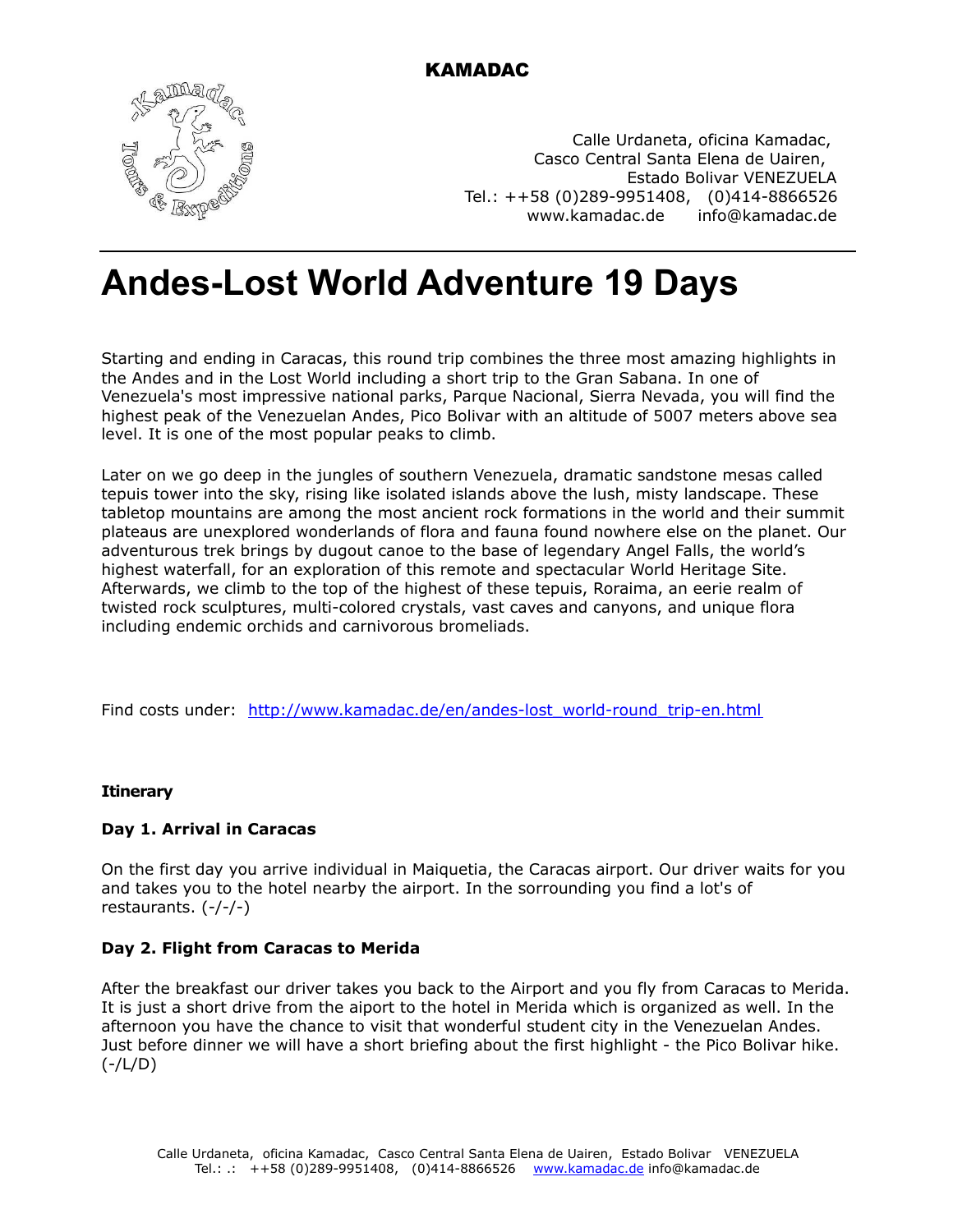# KAMADAC

#### **Day 3. Merida - Laguna Coromoto**

The normal expedition lasts 5 days and follows a "U" shaped route known as La Travesia. We start the hike at one of the entrances to the Sierra Nevada National Park in La Mucuy at an altitude of 2300 mts. The first day we will enjoy an approximately 5 hours hike through the cloud forest. This is an area of dense vegetation, huge ferns, tall trees, bamboo, streams and rivers. We arrive at Laguna Coromoto (3300mts) where we camp for the night.  $( -/ L/D)$ 

#### **Day 4. Laguna Verde**

Today day it's a four hour hike to reach Laguna Verde (3900 mts) at the base of Pico Humboldt. The path is more steep and rocky than on the first day and the scenery changes to the typical Paramo vegetation with small plants and many frailejones (Espeletia), a plant with white soft leaves. We camp next to Laguna Verde.  $(B / L / D)$ 

#### **Day 5. Laguna Timoncito**

On this day we leave for the high mountain trek known as La Travesia working our way south towards the base of Pico Bolivar. We scramble up a slope of loose rocks and also out of the Paramo region. We camp next to Laguna Timoncito (4700mts). ( B / L / D )

#### **Day 6. Summit Pico Bolivar**

The fourth day is the big day!! We reach the summit of Pico Bolivar (5007mts) after a steep climb that needs all the necessary equipment like rope, harness and helmet (crampons and ice axe during the snow season).  $(B / L / D)$ 

# **Day 7. Back to Merida**

The fifth day we return back to Merida either by cable car or by a 7-9 hours hike out of the high country.  $(B / L / -)$ 

# **Day 8. Merida - Ciudad Bolivar**

Local Flight from Merida to Ciudad Bolivar and transport to the Hotel. ( $-/-/-$ )

# **Day 9. Ciudad Bolivar- Canaima**

Flight in small plane to Canaima. Excursion on the canaima lagoon. Overnight in beds in Canaima.  $( - / - / D )$ 

# **Day 10. Canaima - Angel Falls**

Expedition by dogout to Angel Falls. Overnight in hammocks with mosquito net opposite of Angel Falls.( B / L / D )

# **Day 11. Santa Elena - Ciudad Bolivar**

Back by dogout to Canaima. Flight to Ciudad Bolivar. Nightbus to Santa Elena ( $B / -$  / -)

 $\langle$ /p $>$